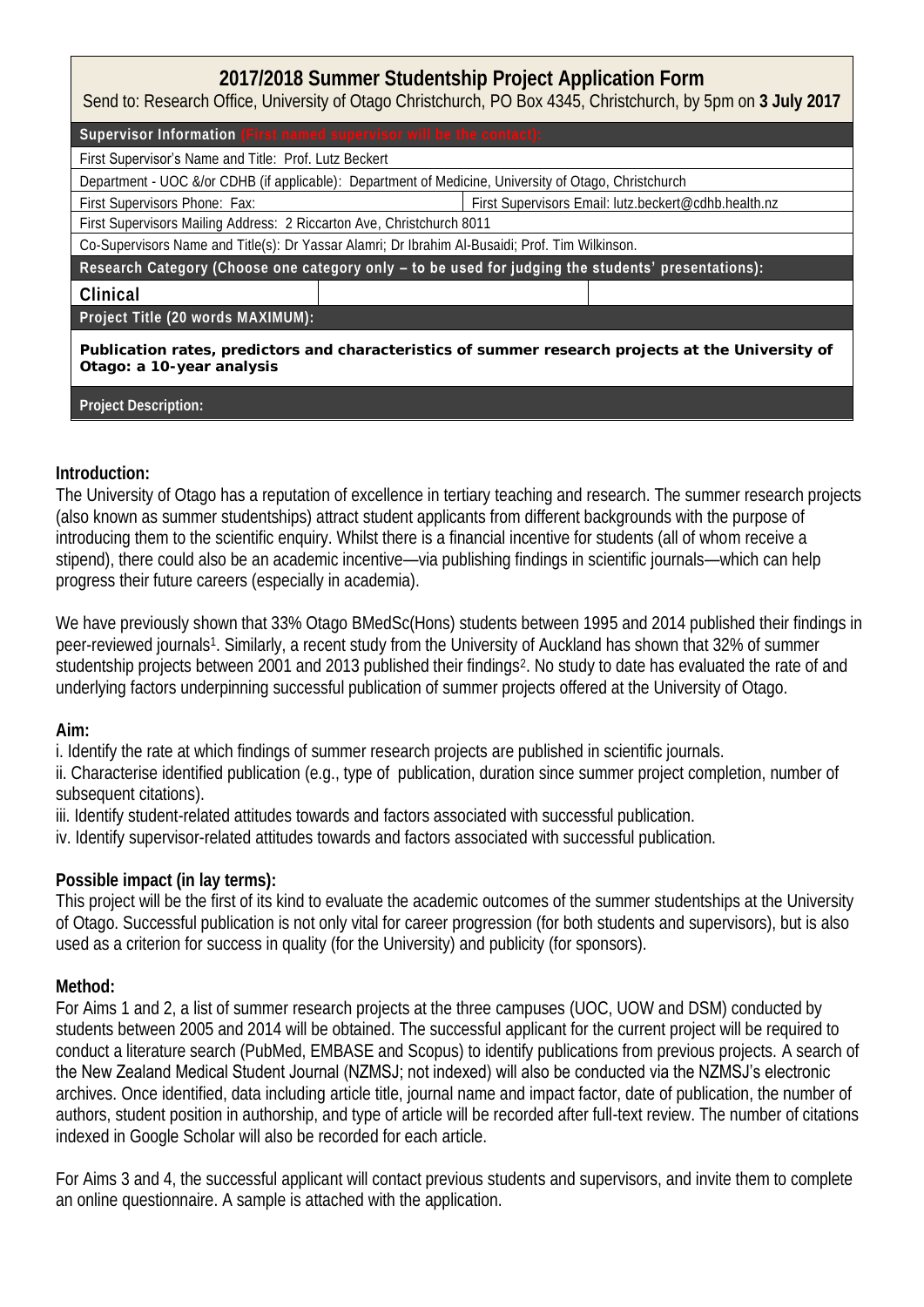Most of the analysis is envisaged to be descriptive. However, linear regression analysis may be required for correlations. The co-supervisors will help the successful applicant in conducting all statistical analyses.

#### **References:**

1. Al-Busaidi IS, Alamri Y. Publication rates and characteristics of undergraduate medical theses in New Zealand. N Z Med J. 2016 Sep 23;129(1442):46-51.

2. Wells C, Wallace H, McLaughlin S, Alexander H, Shelling A. Rate and predictors of publication by medical and health science summer research students: a 14-year analysis from Auckland, New Zealand. MedEdPublish. DOI: dx.doi.org/10.15694/mep.2016.000129.